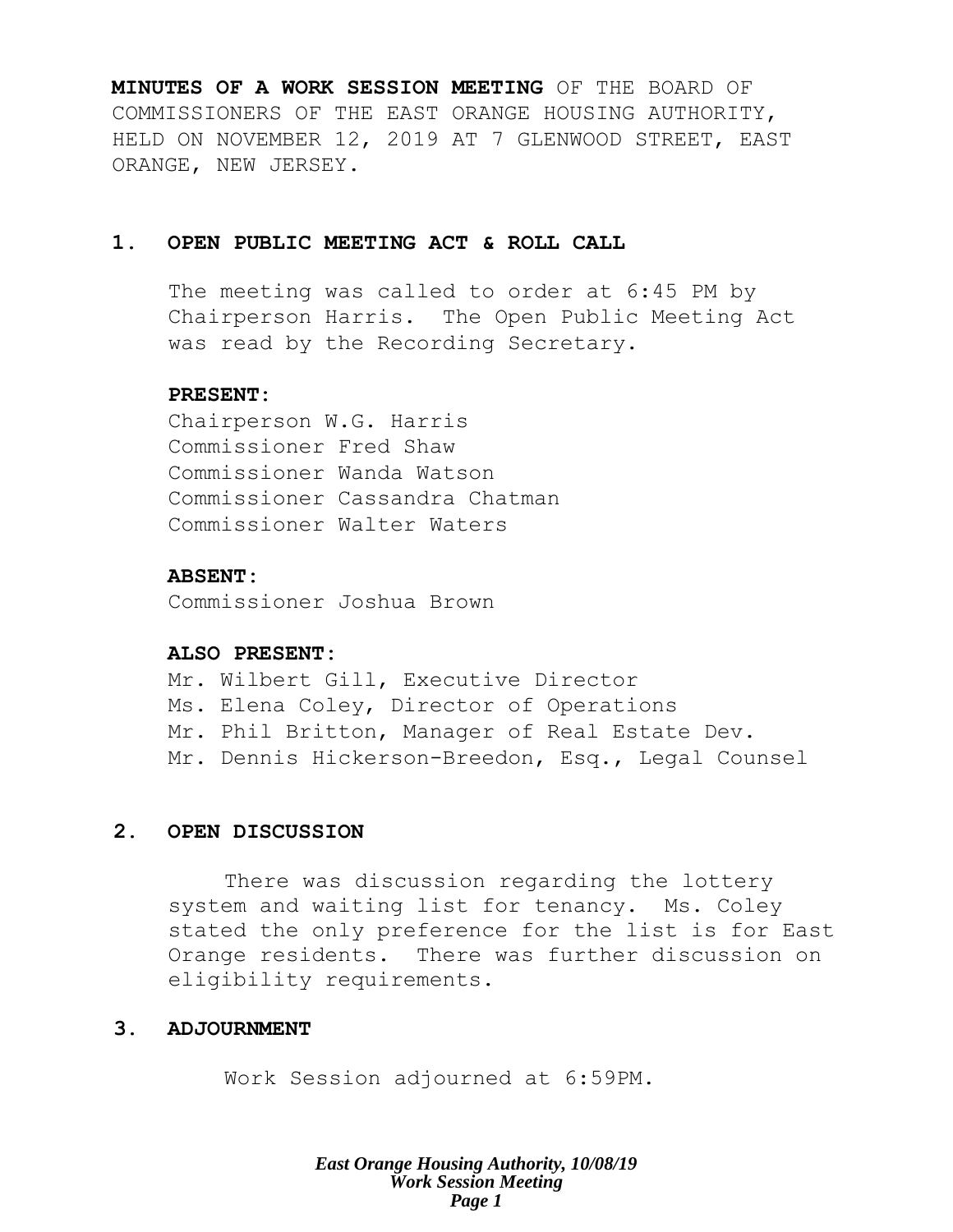*East Orange Housing Authority, 10/08/19 Work Session Meeting Page 2*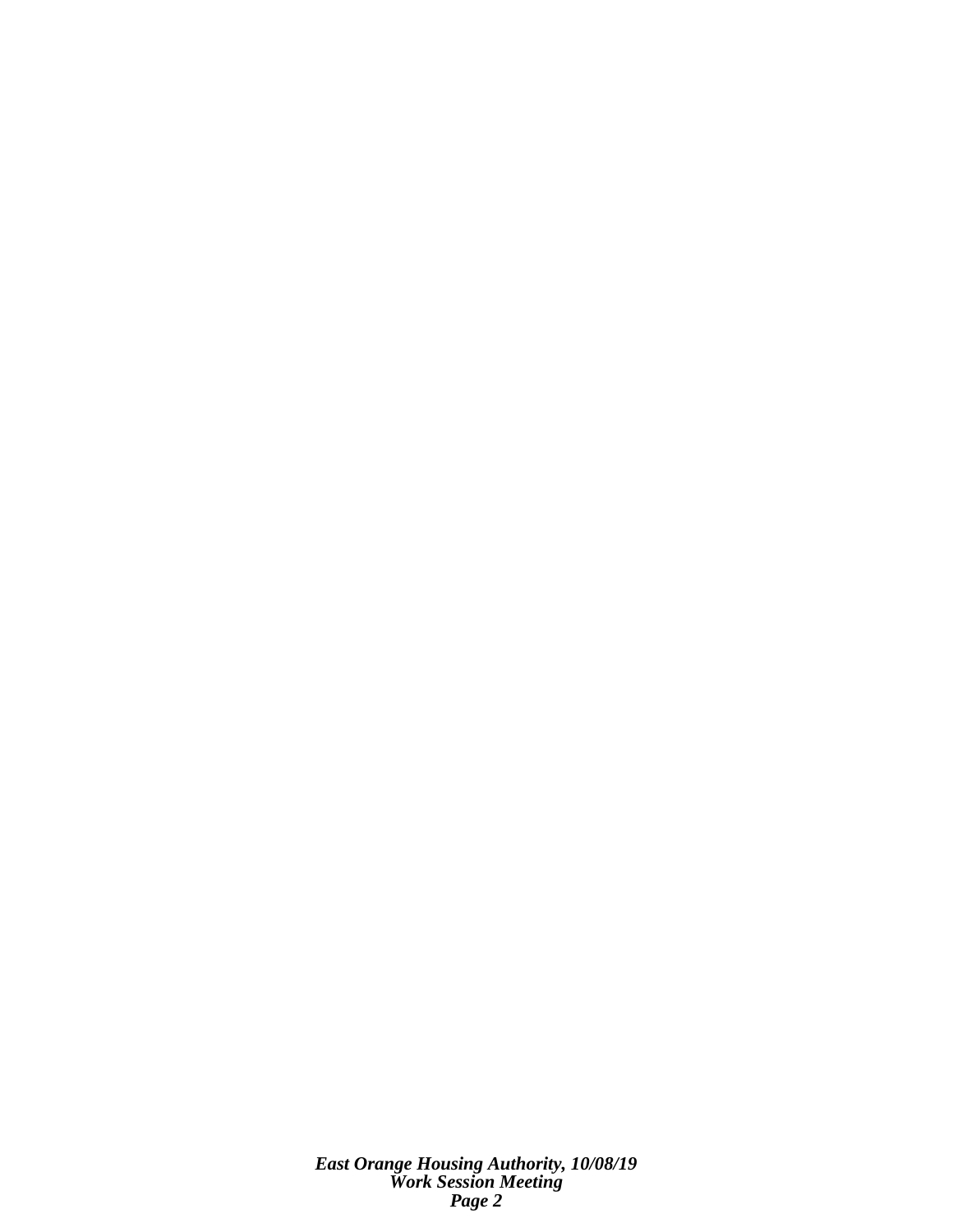**REGULAR MEETING** OF THE BOARD OF COMMISSIONERS OF THE EAST ORANGE HOUSING AUTHORITY, HELD ON NOVEMBER 12, 2019 AT 7 GLENWOOD AVENUE, EAST ORANGE, NEW JERSEY.

The Board of Commissioners of the Housing Authority of the City of East Orange met in a Regular Meeting at 7 Glenwood Avenue, East Orange, New Jersey, on the  $12<sup>th</sup>$ day of November, 2019, the place, date and hour duly established for the holding of such meeting. Chairperson W.G. Harris called the meeting to order at 7:00 PM.

The Recording Secretary stated that this meeting is being conducted in conformity with the Open Public Meeting Act. Notice of this Regular Meeting was emailed to Worrell Community Newspapers (East Orange Record) and NJ Advance Media on December 11, 2018. The notice was e-mailed and faxed to the City Clerk Office on December 24, 2018 and Public Information Office of the City of East Orange on December 26, 2018. The notice was posted at the administrative office and the Authority's two public housing developments on December 24, 2018.

#### **PRESENT:**

Chairperson W.G. Harris Vice-Chairman Walter Waters Commissioner Cassandra Chatman Commissioner Wanda Watson Commissioner Fred Shaw

#### **ABSENT:**

Commissioner Joshua Brown

#### **ALSO PRESENT:**

Mr. Wilbert Gill, Executive Director Ms. Elena Coley, Director of Operations Mr. Phil Britton, Manager of Real Estate Dev. Ms. Hickerson-Breedon, Esq., Legal Counsel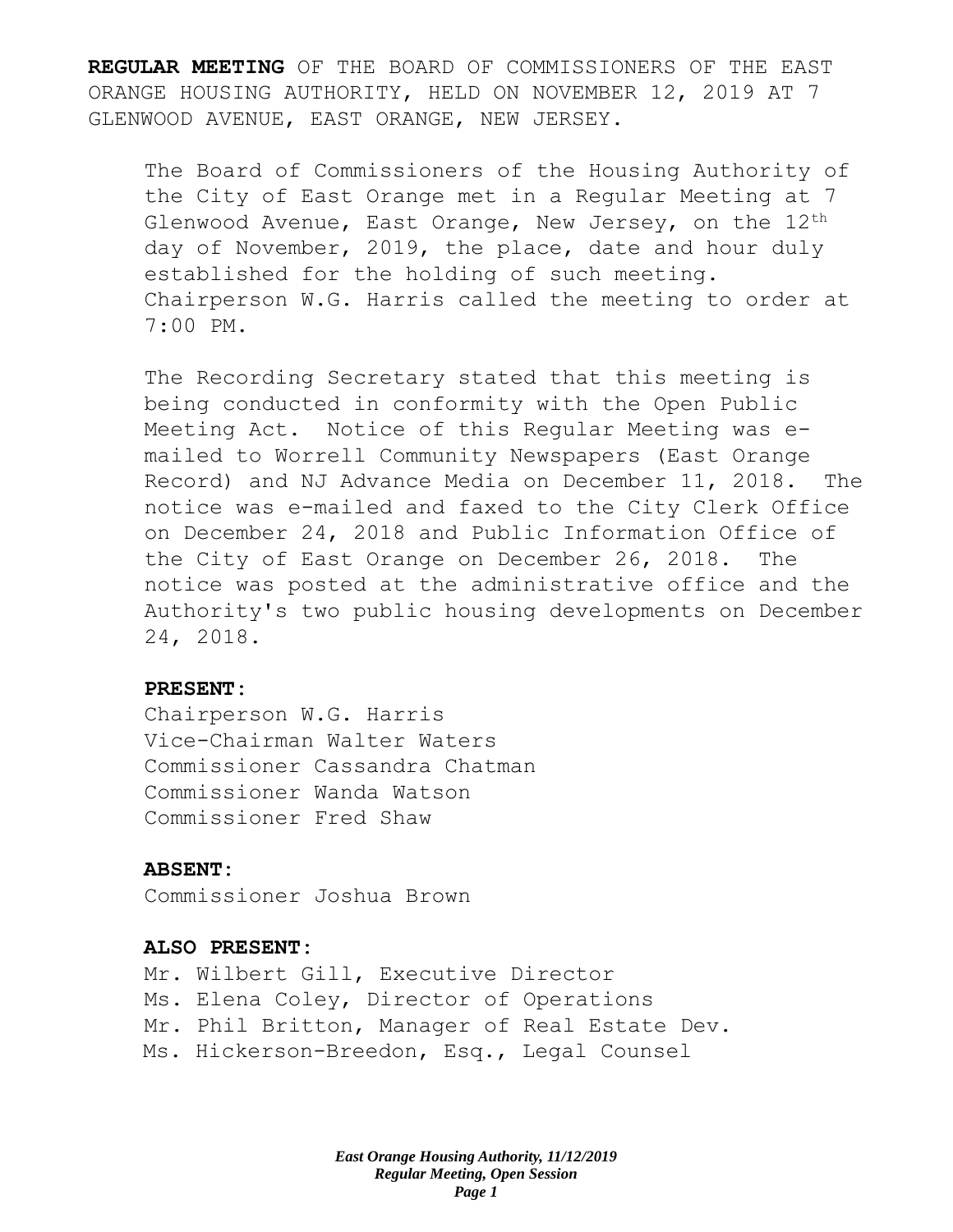#### **PUBLIC NOTICE OF REGULAR MEETING**

# **TO: BOARD OF COMMISSIONERS OF THE HOUSING AUTHORITY OF THE CITY OF EAST ORANGE, CITY CLERK OF EAST ORANGE, EAST ORANGE RECORD AND NEWARK STAR LEDGER**

Notice is hereby given pursuant to the Open Public Meetings Act, that a Regular Meeting of the Board of Commissioners of the Housing Authority of the City of East Orange, will be held on Tuesday, November 12, 2019, at 7:00 p.m. At 7 Glenwood Avenue, East Orange, New Jersey for the purpose of acting upon:

## **2019-39 AUTHORIZING OR RATIFYING PAYMENT OF THE BILL LIST FOR THE MONTH OF OCTOBER 2019**

- **2019-40 RESOLUTION AUTHORIZING THE OPENING AND CLOSING DATES OF THE WAITING LIST FOR THE HOUSING CHOICE VOUCHER PROGRAM (HCVP) (FORMALLY KNOWN AS SECTION 8)**
- **2019-41 RESOLUTION AUTHORIZING THE EXECUTIVE DIRECTOR TO OPEN THE WAITING LIST AND ACCEPT APPLICATIONS FOR ONE (1) BEDROOM ELDERLY/DISABLED UNITS (APARTMENTS) AT CONCORD TOWERS**
- **2019-42 RESOLUTION AUTHORIZING THE EXECUTIVE DIRECTOR TO OPEN THE WAITING LIST AND ACCEPT APPLICATIONS FOR ZERO (0) AND ONE (1) BEDROOM ELDERLY/DISABLED UNITS (APARTMENTS) AT VISTA VILLAGE**
- **2019-43 RESOLUTION AUTHORIZING THE EXECUTIVE DIRECTOR TO RENEW THE ANNUAL AUTO COMMERCIAL INSURANCE COVERAGE WITH HOUSING AUTHORITY INSURANCE GROUP (HAI GROUP)**
- **2019-44 RESOLUTION EXTENDING A GENERAL LEGAL SERVICES CONTRACT WITH HUNT, HAMLIN & RIDLEY FOR A PERIOD NOT TO EXCEED 90 DAYS**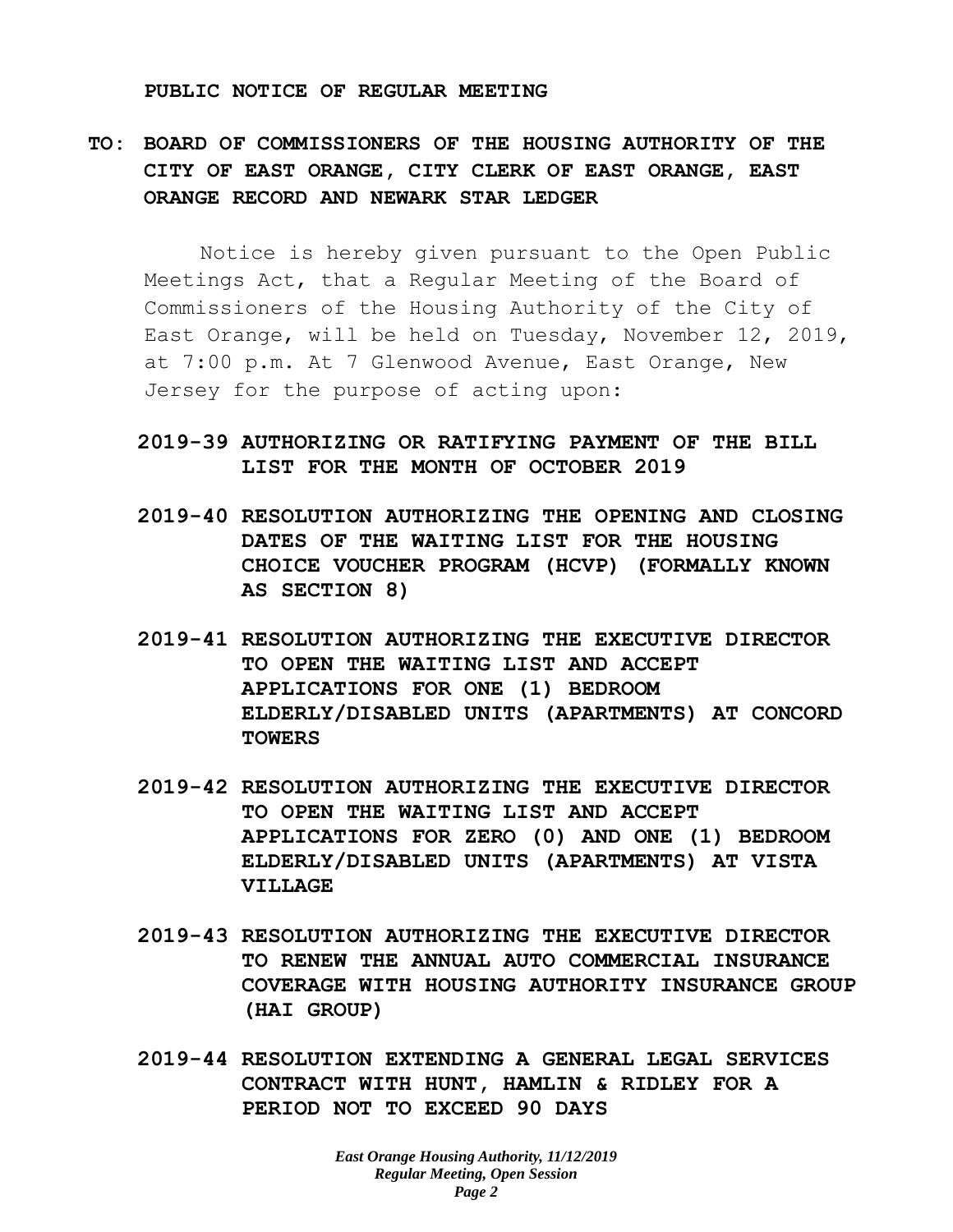- **2019-45 RESOLUTION APPROVING THE MEETING DATES FOR THE 2020 CALENDAR YEAR OF THE BOARD OF COMMISSIONERS OF THE HOUSING AUTHORITY OF THE CITY OF EAST ORANGE**
- **2019-46 RESOLUTION APPROVING HOLIDAY DATES FOR THE 2020 CALENDAR YEAR ON WHICH THE HOUSING AUTHORITY OF THE CITY OF EAST ORANGE WILL BE OFFICIALLY CLOSED**
- **2019-47 RESOLUTION AUTHORIZING THE HOUSING AUTHORITY OF THE CITY OF EAST ORANGE TO HOLD ITS ANNUAL END OF THE YEAR MEETING AND ALL RELATED EXPENDITURES AND ACTIVITIES**
- **2019-48 RESOLUTION AUTHORIZING COLLABORATING WITH EAST ORANGE HOUSING CDC, SERRA HOUSE AND POUND LIVING FOR THE HOLIDAY TOY DRIVE**
- **2019-49 RESOLUTION AUTHORIZING THE EXECUTIVE DIRECTOR OF THE EAST ORANGE HOUSING AUTHORITY TO SUBMIT AN APPLICATION TO THE U.S. DEPARTMENT OF HOUSING AND URBAN DEVELOPMENT FOR THE DISPOSITION OF THREE VACANT LOTS AND DEMOLITION/DISPOSITION OF ONE LOT (THE PROPERTIES) FOR THE HALSTED STREET DEVELOPMENT**

And for the purpose of transacting any other business related hereto or which may properly come before each meeting.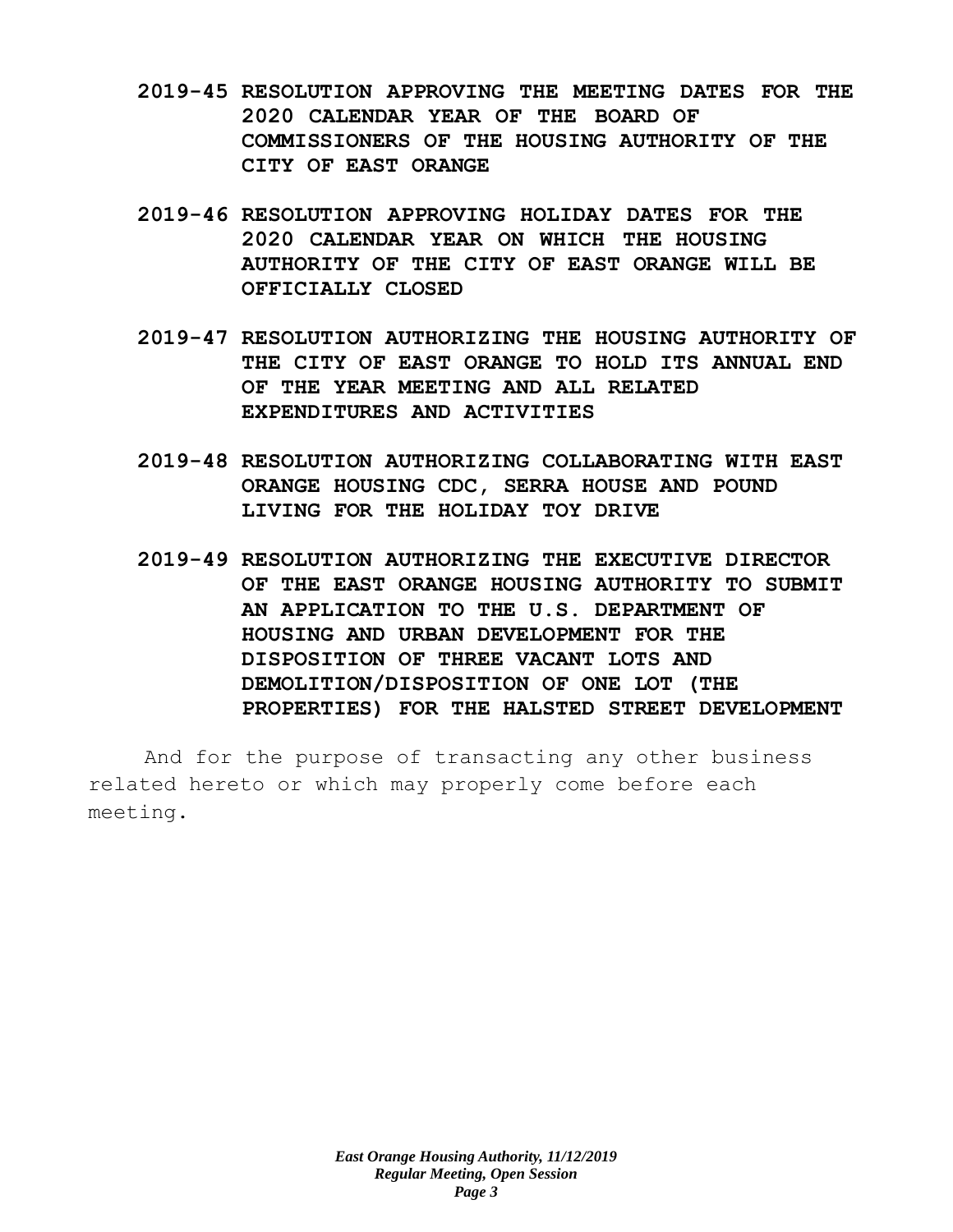## 1. **OPEN PUBLIC MEETING ACT and ROLL CALL**

### **PRESENT:**

Chairperson W.G. Harris Vice-Chairman Walter Waters Commissioner Fred Shaw Commissioner Cassandra Chatman Commissioner Wanda Watson

#### **ABSENT:**

Commissioner Joshua Brown

#### **ALSO PRESENT:**

Mr. Wilbert Gill, Executive Director Ms. Elena Coley, Director of Operations Mr. Phil Britton, Manager of Real Estate Dev. Ms. Hickerson-Breedon, Esq., Legal Counsel

## **2. MINUTES**

**MOTION:** Commissioner Waters moved to approve the minutes of the previous meeting in October of 2019. Commissioner Watson seconded. There were no questions.

ROLL CALL: Ayes: Chatman, Watson, Waters, Shaw, Harris. Nays: None. Abstentions: None.

The Resolution was approved 5-0-0.

## **3. APPROVAL OF THE BILLS**

**MOTION:** Commissioner Watson moved to approve the payment of bills. Commissioner Waters seconded. There were no questions.

> *East Orange Housing Authority, 11/12/2019 Regular Meeting, Open Session Page 4*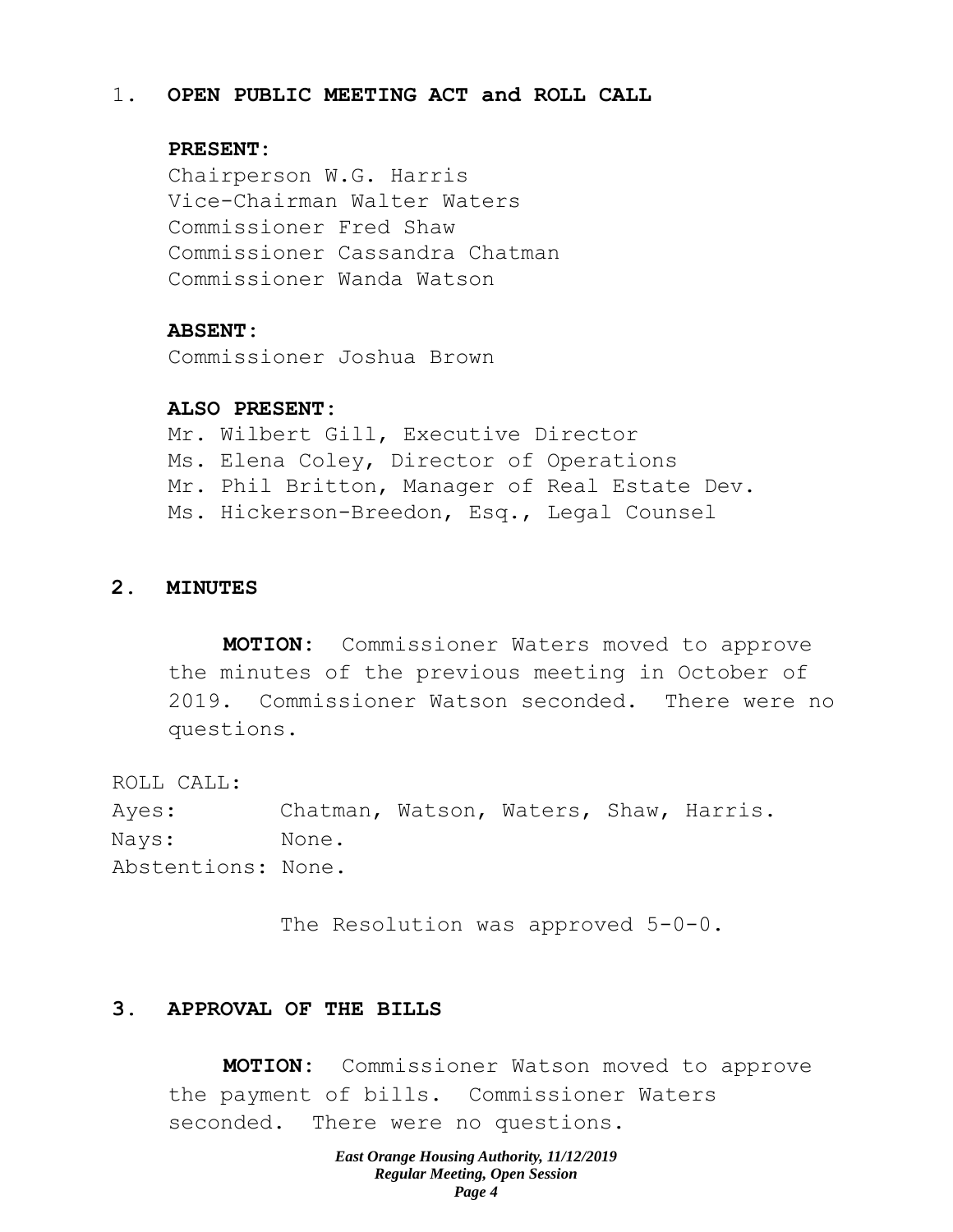Chairman Harris asked about check #1275 in the PTGH Renewal spreadsheet. Mr. Gill responded it's the owners fee for asset management.

Chairman Harris asked about check #9914 for a late charge. Ms. Coley responded the EOHA orders online sometimes and a payment may have been missed.

Commissioner Watson asked about check #9942. Mr. Gill responded it is for a commercial freezer.

ROLL CALL:

Ayes: Watson, Chatman, Waters, Shaw, Harris. Nays: None. Abstentions: None.

The Resolution was approved 5-0-0.

#### **4. VISITORS**

Mr. Giampolo's firm performed the audit and he gave a synopsis for the Commissioners.

#### **5. REPORTS**

#### **COMMITTEE REPORTS**

**REAL ESTATE DEVELOPMENT:** There was no report. **FINANCE:** There was no report. **BUILDINGS & GROUNDS:** There was no report. **BY-LAWS & PROCUREMENT:** There was no report.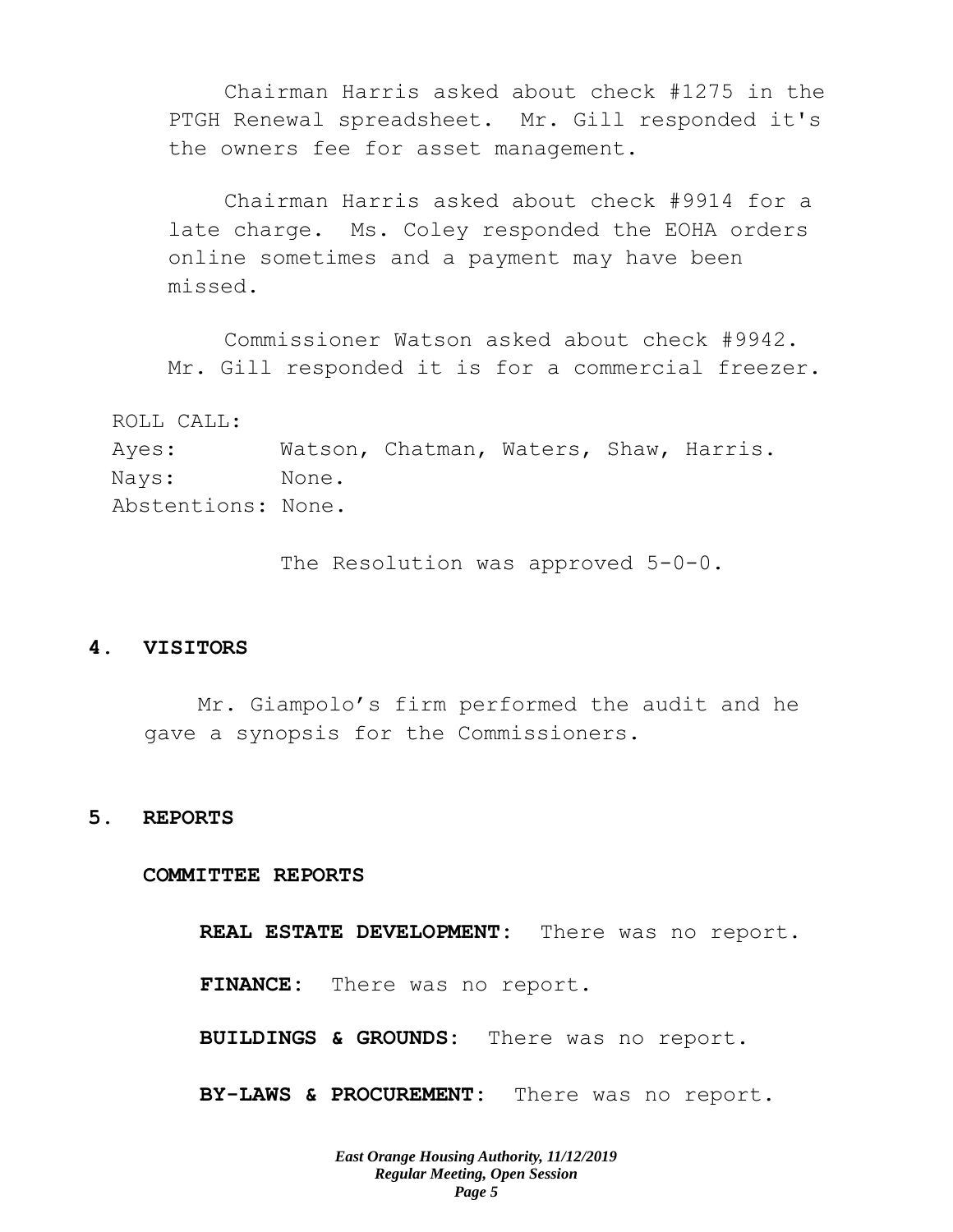**PERSONNEL:** Report will be held for Executive Session.

**NON-PROFIT COMMITTEE:** Report will be held for Executive Session.

**EOHCDC BOARD OF DIRECTORS**: There was no report.

**LEGAL REPORT (Board Attorneys)**

There was no report.

#### **EXECUTIVE DIRECTOR**

The report stood. Mr. Gill highlighted his report and answered questions from the Commissioners.

### **6. OLD BUSINESS**

Chairman Harris asked about the court tracking sheet. Mr. Hickerson-Breedon summarized the cases for the Commissioners. There was further discussion regarding qualifications for tenancy and termination of leases.

## **7. NEW BUSINESS**

There was no New Business.

#### **8. RESOLUTIONS**

**2019-40 RESOLUTION AUTHORIZING THE OPENING AND CLOSING DATES OF THE WAITING LIST FOR THE HOUSING CHOICE VOUCHER PROGRAM (HCVP) (FORMALLY KNOWN**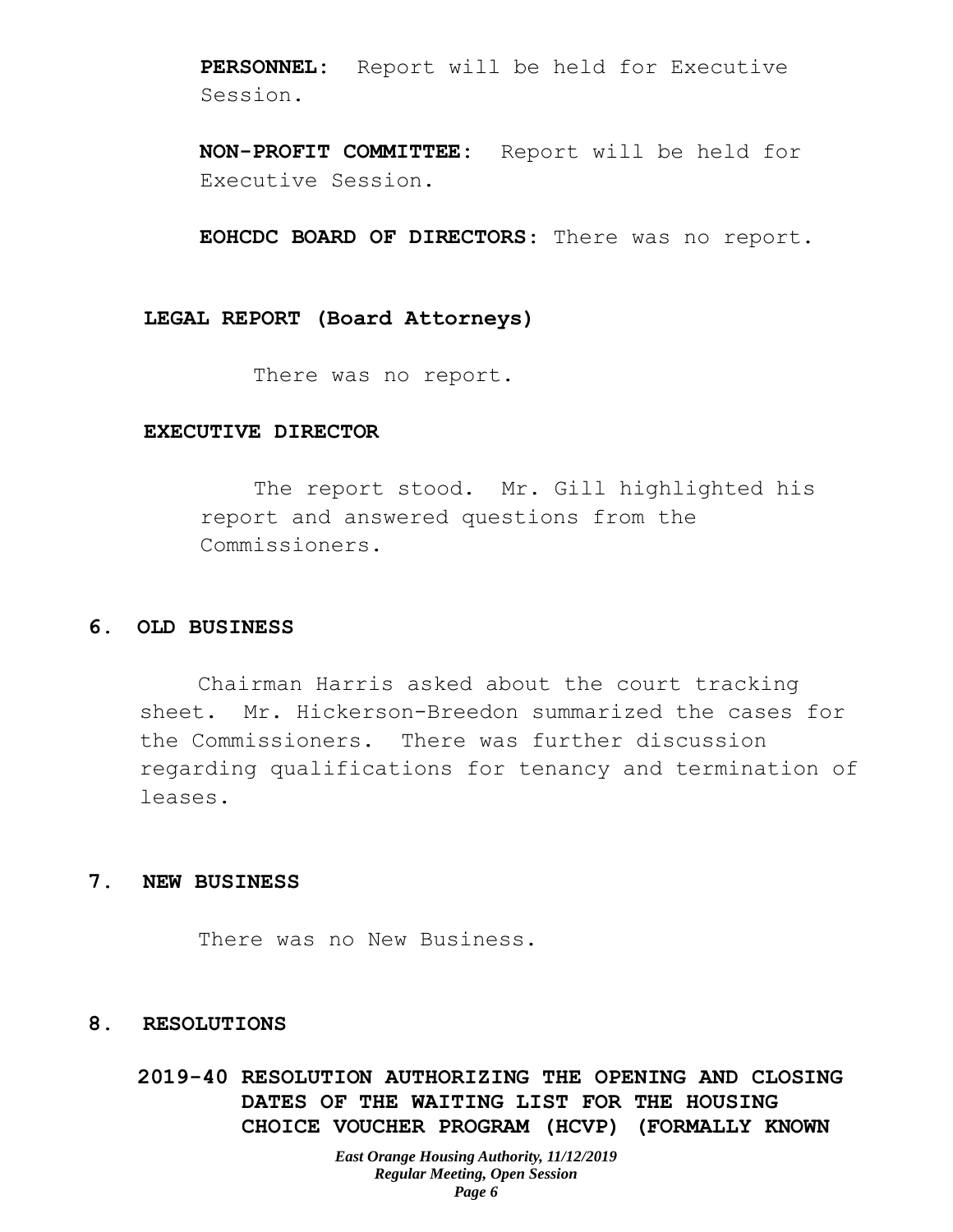## **AS SECTION 8)**

Commissioner Waters moved to approve. Commissioner Chatman seconded. There were no questions.

ROLL CALL:

Ayes: Watson, Waters, Chatman, Shaw, Harris. Nays: None. Abstentions: None.

The Resolution was approved  $5-0-0$ .

# **2019-41 RESOLUTION AUTHORIZING THE EXECUTIVE DIRECTOR TO OPEN THE WAITING LIST AND ACCEPT APPLICATIONS FOR ONE (1) BEDROOM ELDERLY/DISABLED UNITS (APARTMENTS) AT CONCORD TOWERS**

Commissioner Chatman moved to approve.

Commissioner Waters seconded. There were no questions.

ROLL CALL:

Ayes: Watson, Waters, Chatman, Shaw, Harris. Nays: None. Abstentions: None.

The Resolution was approved  $5-0-0$ .

**2019-42 RESOLUTION AUTHORIZING THE EXECUTIVE DIRECTOR TO OPEN THE WAITING LIST AND ACCEPT APPLICATIONS FOR ZERO (0) AND ONE (1) BEDROOM ELDERLY/DISABLED UNITS (APARTMENTS) AT VISTA VILLAGE**

Commissioner Chatman moved to approve. Commissioner Waters seconded. There were no questions.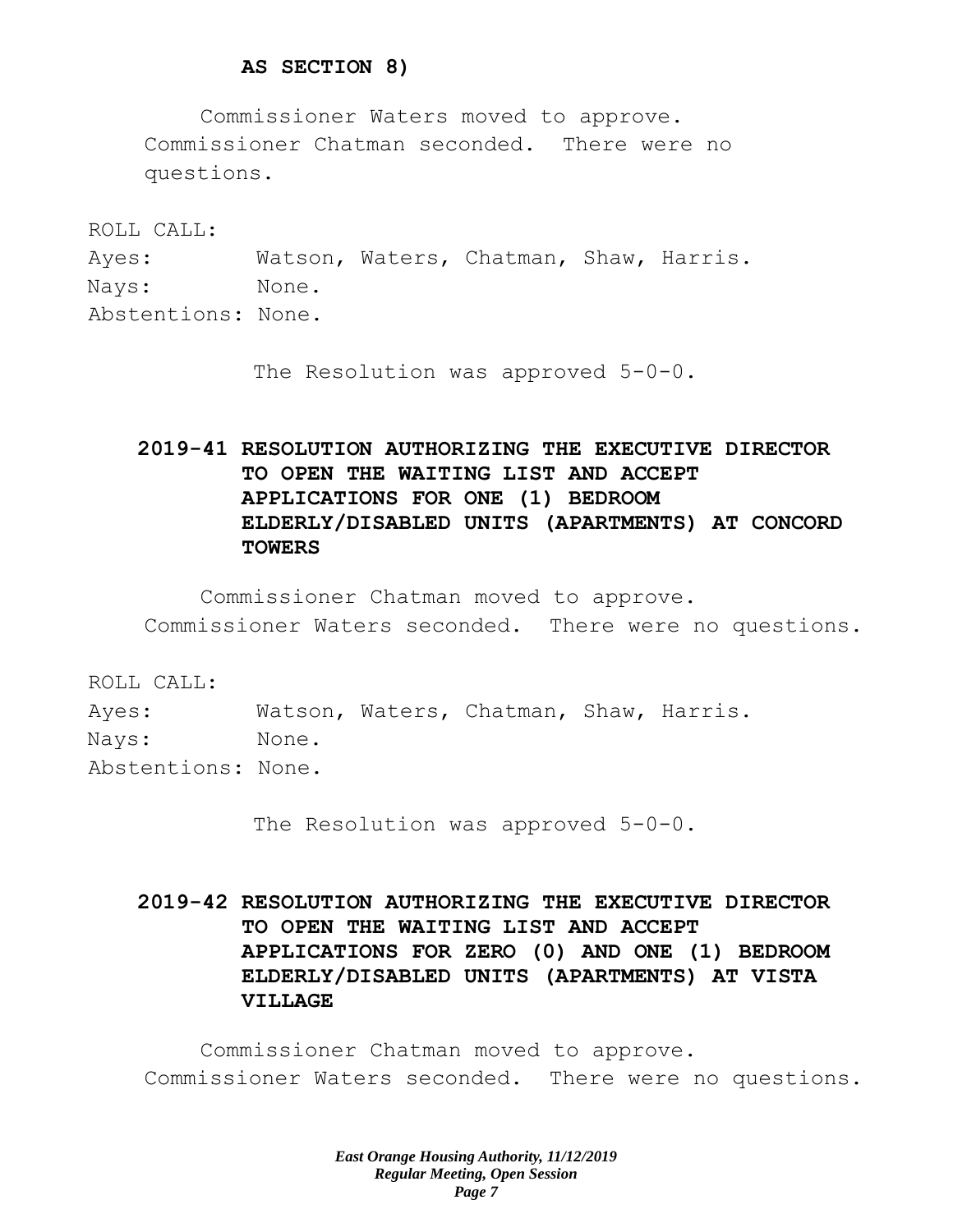ROLL CALL:

Ayes: Watson, Waters, Chatman, Shaw, Harris. Nays: None. Abstentions: None.

The Resolution was approved  $5-0-0$ .

**2019-43 RESOLUTION AUTHORIZING THE EXECUTIVE DIRECTOR TO RENEW THE ANNUAL AUTO COMMERCIAL INSURANCE COVERAGE WITH HOUSING AUTHORITY INSURANCE GROUP (HAI GROUP)**

Commissioner Waters moved to approve. Commissioner Chatman seconded. There were no questions.

ROLL CALL:

Ayes: Watson, Waters, Chatman, Shaw, Harris. Nays: None. Abstentions: None.

The Resolution was approved 5-0-0.

## **2019-44 RESOLUTION EXTENDING A GENERAL LEGAL SERVICES CONTRACT WITH HUNT, HAMLIN & RIDLEY FOR A PERIOD NOT TO EXCEED 90 DAYS**

Commissioner Chatman moved to approve. Commissioner Waters seconded. There were no questions.

ROLL CALL: Ayes: Watson, Waters, Chatman, Shaw, Harris. Nays: None. Abstentions: None.

The Resolution was approved 5-0-0.

*East Orange Housing Authority, 11/12/2019 Regular Meeting, Open Session Page 8*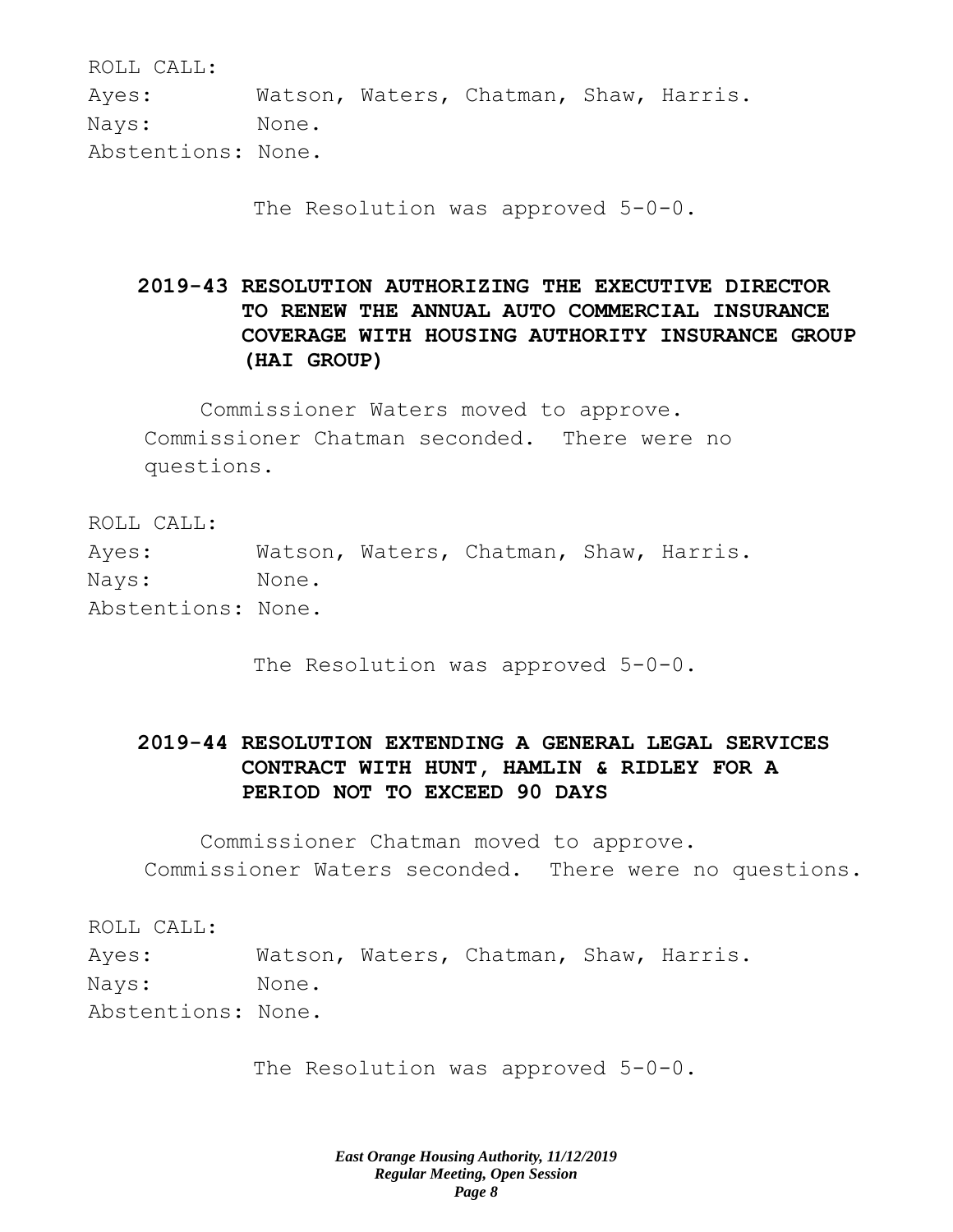## **2019-45 RESOLUTION APPROVING THE MEETING DATES FOR THE 2020 CALENDAR YEAR OF THE BOARD OF COMMISSIONERS OF THE HOUSING AUTHORITY OF THE CITY OF EAST ORANGE**

Commissioner Waters moved to approve. Commissioner Shaw seconded.

The resolution was amended to exclude the August 2020 meeting.

ROLL CALL:

Ayes: Watson, Waters, Chatman, Shaw, Harris. Nays: None. Abstentions: None.

The Resolution was approved 5-0-0.

## **2019-46 RESOLUTION APPROVING HOLIDAY DATES FOR THE 2020 CALENDAR YEAR ON WHICH THE HOUSING AUTHORITY OF THE CITY OF EAST ORANGE WILL BE OFFICIALLY CLOSED**

Commissioner Waters moved to approve. Commissioner Watson seconded. There were no questions.

ROLL CALL: Ayes: Watson, Waters, Chatman, Shaw, Harris. Nays: None. Abstentions: None.

The Resolution was approved  $5-0-0$ .

**2019-47 RESOLUTION AUTHORIZING THE HOUSING AUTHORITY OF THE CITY OF EAST ORANGE TO HOLD ITS ANNUAL END OF THE YEAR MEETING AND ALL RELATED EXPENDITURES AND ACTIVITIES**

Commissioner Waters moved to approve.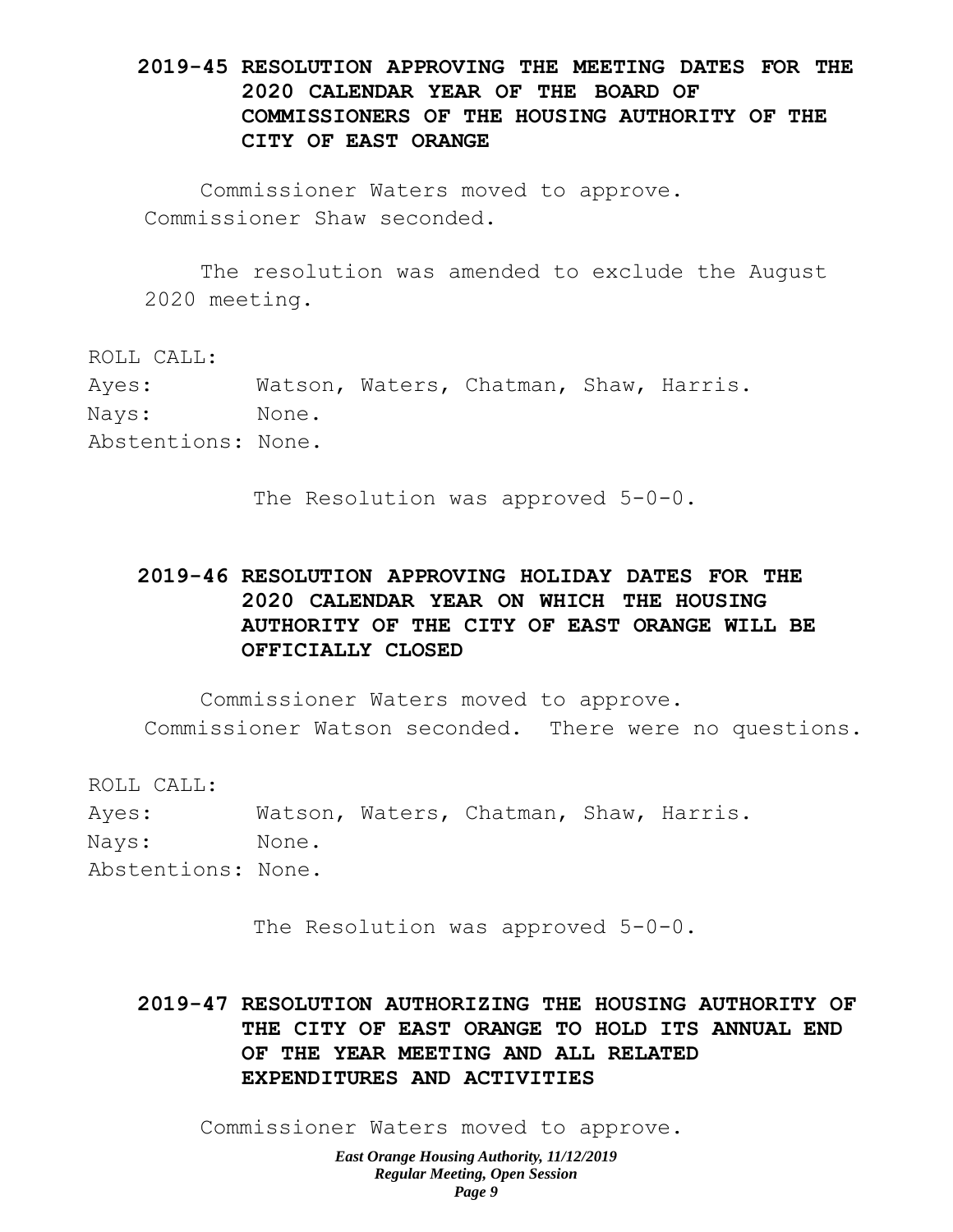Commissioner Shaw seconded. There were no questions.

ROLL CALL:

Ayes: Waters, Chatman, Shaw, Harris.

Nays: None.

Abstentions: Watson.

The Resolution was approved  $4-0-1$ .

## **2019-48 RESOLUTION AUTHORIZING COLLABORATING WITH EAST ORANGE HOUSING CDC, SERRA HOUSE AND POUND LIVING FOR THE HOLIDAY TOY DRIVE**

Commissioner Shaw moved to approve. Commissioner Waters seconded. There were no questions.

ROLL CALL:

Ayes: Watson, Waters, Chatman, Shaw, Harris. Nays: None. Abstentions: None.

The Resolution was approved  $5-0-0$ .

**2019-49 RESOLUTION AUTHORIZING THE EXECUTIVE DIRECTOR OF THE EAST ORANGE HOUSING AUTHORITY TO SUBMIT AN APPLICATION TO THE U.S. DEPARTMENT OF HOUSING AND URBAN DEVELOPMENT FOR THE DISPOSITION OF THREE VACANT LOTS AND DEMOLITION/DISPOSITION OF ONE LOT (THE PROPERTIES) FOR THE HALSTED STREET DEVELOPMENT**

Commissioner Chatman moved to approve. Commissioner Waters seconded. There were no questions.

ROLL CALL: Ayes: Watson, Waters, Chatman, Shaw, Harris. Nays: None. Abstentions: None.

> *East Orange Housing Authority, 11/12/2019 Regular Meeting, Open Session Page 10*